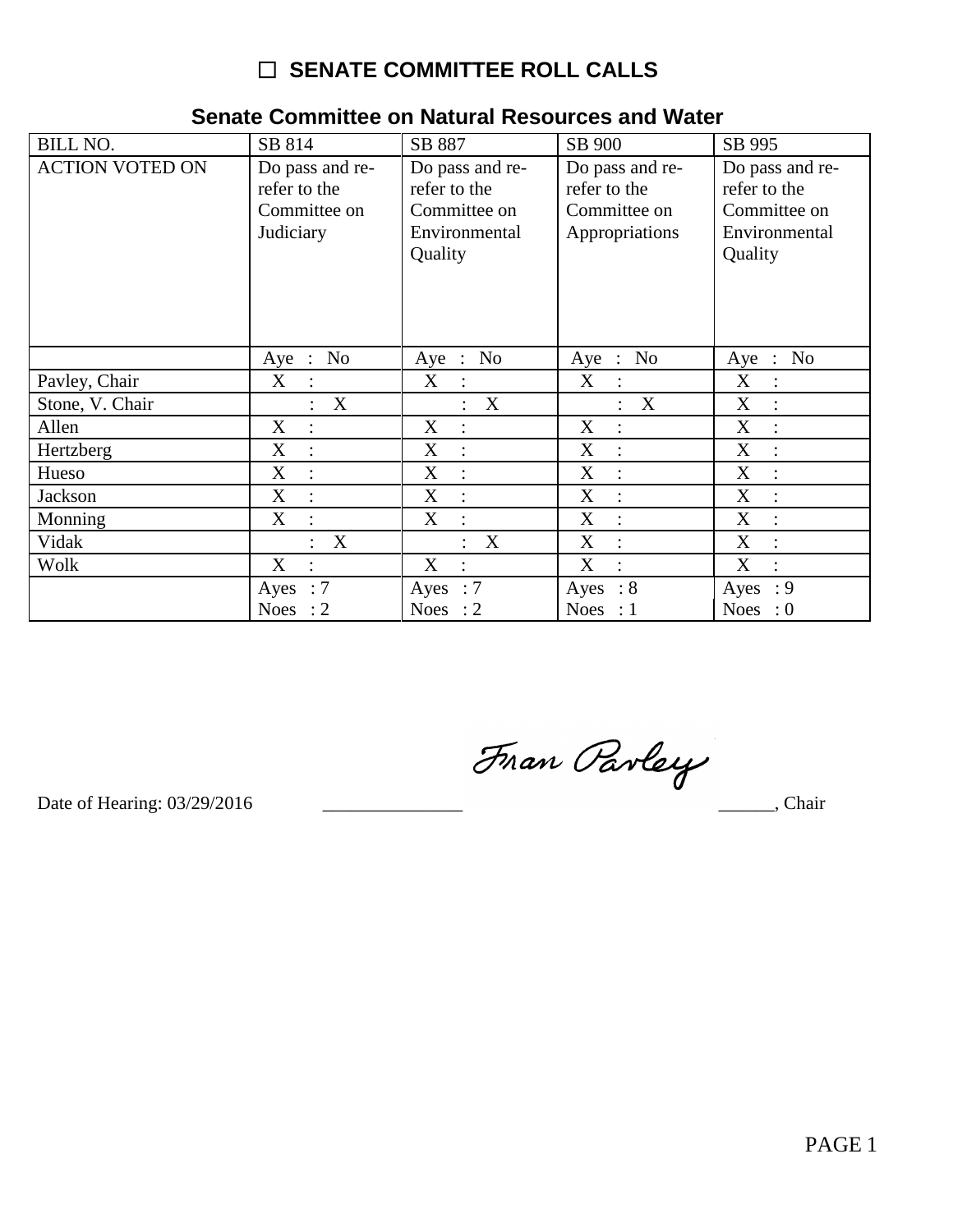# $\Box$  SENATE COMMITTEE ROLL CALLS

### BILL NO.  $\overline{\text{SB }1062}$ SB 1081 SB 1083 SB 1089 **ACTION VOTED ON** Do pass and re-Do pass and re-Do pass as Do pass and rerefer to the refer to the amended and rerefer to the Committee on Committee on refer to the Committee on Appropriations Committee on Appropriations Appropriations Environmental Quality  $Aye$  : No Aye : No Aye : No Aye : No Pavley, Chair  $X$  $\boldsymbol{\mathrm{X}}$  $X$  $\div$  $X$  $\pm$  $\div$  $\div$  $\therefore$  X Stone, V. Chair  $X$  :  $: X$ Allen  $\overline{X}$  $\mathbf{X}$  $\overline{X}$  $\mathbf{X}$  $\pm$  $\cdot$  :  $\mathbb{R}^n$  $\cdot$ :  $\overline{\text{X}}$  $\overline{X}$ Hertzberg  $X$  $\div$  $\div$  $X$  $\langle \cdot, \cdot \rangle$  $\langle \cdot, \cdot \rangle$  $X$  $X$  $X$  $X$ Hueso  $\mathbb{C}$  $\div$  $\mathbb{C}^{\times}$  $\langle \cdot, \cdot \rangle$  $X$  $X$  $X$  $X$ Jackson  $\pm$  $\pm$  $\sim 10^7$  $\sim 10$  $\overline{X}$  : Monning  $X$  :  $X$  $X$  $\mathbb{R}^2$  $\sim 10^7$  $\bar{X}$ : Vidak  $X$  :  $: X$  $: X$ Wolk  $\overline{X}$  $\overline{\text{X}}$  $\overline{X}$  $X$  $\mathbb{R}^2$  $\ddot{\phantom{a}}$  :  $\sim$  1  $^{\circ}$  $\mathbb{C}^{\mathbb{Z}}$ Ayes :  $7$ Ayes :  $9$ Ayes  $:7$  $Ayes : 8$ Noes :  $2$ Noes :  $0$ Noes :  $2$ Noes :  $0$

### Senate Committee on Natural Resources and Water

Fran Parley

Date of Hearing: 03/29/2016

\_, Chair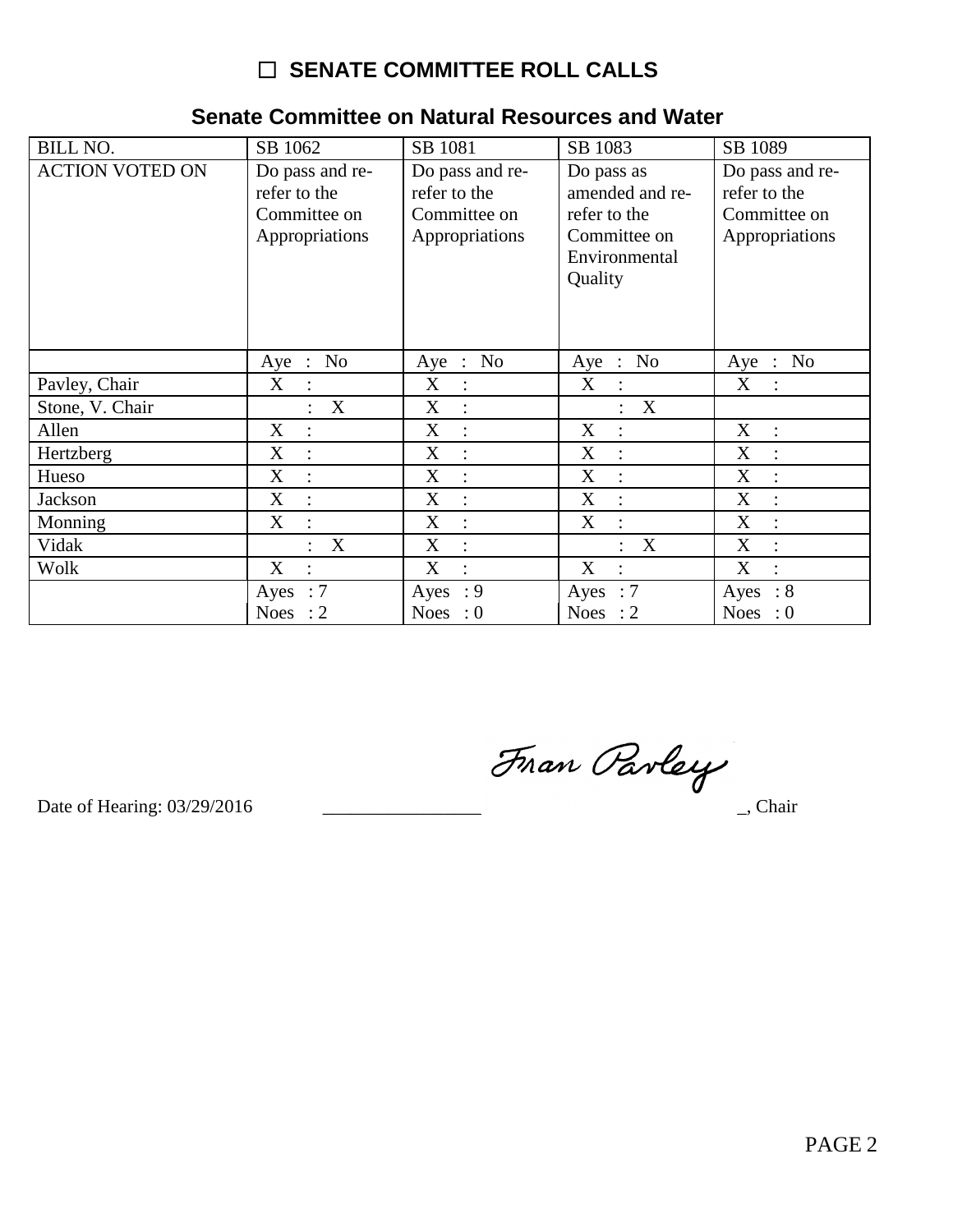# □ SENATE COMMITTEE ROLL CALLS

| <b>BILL NO.</b>        | SB 1111                         | SB 1133                         | SB 1136                       | SB 1172                         |
|------------------------|---------------------------------|---------------------------------|-------------------------------|---------------------------------|
| <b>ACTION VOTED ON</b> | Do pass and re-<br>refer to the | Do pass and re-<br>refer to the | Do pass as<br>amended and re- | Do pass and re-<br>refer to the |
|                        | Committee on                    | Committee on                    | refer to the                  | Committee on                    |
|                        | Appropriations                  | Appropriations                  | Committee on                  | Appropriations                  |
|                        |                                 | with the                        | Appropriations                | with the                        |
|                        |                                 | recommendation:                 |                               | recommendation:                 |
|                        |                                 | To consent                      |                               | To consent                      |
|                        |                                 | calendar                        |                               | calendar                        |
|                        |                                 |                                 |                               |                                 |
|                        | : No<br>Aye                     | N <sub>0</sub><br>Aye<br>$\sim$ | $\therefore$ No<br>Aye        | N <sub>0</sub><br>Aye :         |
| Pavley, Chair          | X<br>$\ddot{\cdot}$             | X<br>$\ddot{\cdot}$             | X<br>$\mathbf{\dot{z}}$       | X<br>$\ddot{\cdot}$             |
| Stone, V. Chair        | X<br>$\ddot{\cdot}$             | X<br>$\ddot{\cdot}$             | X<br>$\ddot{\cdot}$           | X                               |
| Allen                  | X<br>$\ddot{\cdot}$             | X<br>$\ddot{\cdot}$             | X<br>$\ddot{\cdot}$           | X<br>$\ddot{\cdot}$             |
| Hertzberg              | X<br>$\ddot{\cdot}$             | X<br>$\ddot{\cdot}$             | X<br>$\ddot{\cdot}$           | X<br>$\ddot{\cdot}$             |
| Hueso                  | X<br>$\ddot{\cdot}$             | X<br>$\ddot{\cdot}$             | X<br>$\ddot{\cdot}$           | X<br>$\ddot{\cdot}$             |
| Jackson                | X<br>$\ddot{\cdot}$             | X<br>$\ddot{\cdot}$             | X<br>$\ddot{\cdot}$           | X<br>$\ddot{\cdot}$             |
| Monning                | X<br>$\ddot{\cdot}$             | X<br>$\ddot{\cdot}$             | X<br>$\ddot{\cdot}$           | X<br>$\ddot{\cdot}$             |
| Vidak                  | X<br>$\ddot{\cdot}$             | X<br>$\ddot{\cdot}$             | X<br>$\ddot{\cdot}$           | X<br>$\ddot{\cdot}$             |
| Wolk                   | X<br>$\ddot{\cdot}$             | X<br>$\ddot{\cdot}$             | X<br>$\ddot{\cdot}$           | X<br>$\ddot{\cdot}$             |
|                        | Ayes : $9$                      | Ayes : $9$                      | Ayes : $9$                    | Ayes : $9$                      |
|                        | Noes : $0$                      | <b>Noes</b><br>$\cdot 0$        | Noes : $0$                    | Noes : $0$                      |

## Senate Committee on Natural Resources and Water

Fran Parley

Date of Hearing: 03/29/2016

 $\frac{1}{\sqrt{1-\frac{1}{2}}}$ , Chair